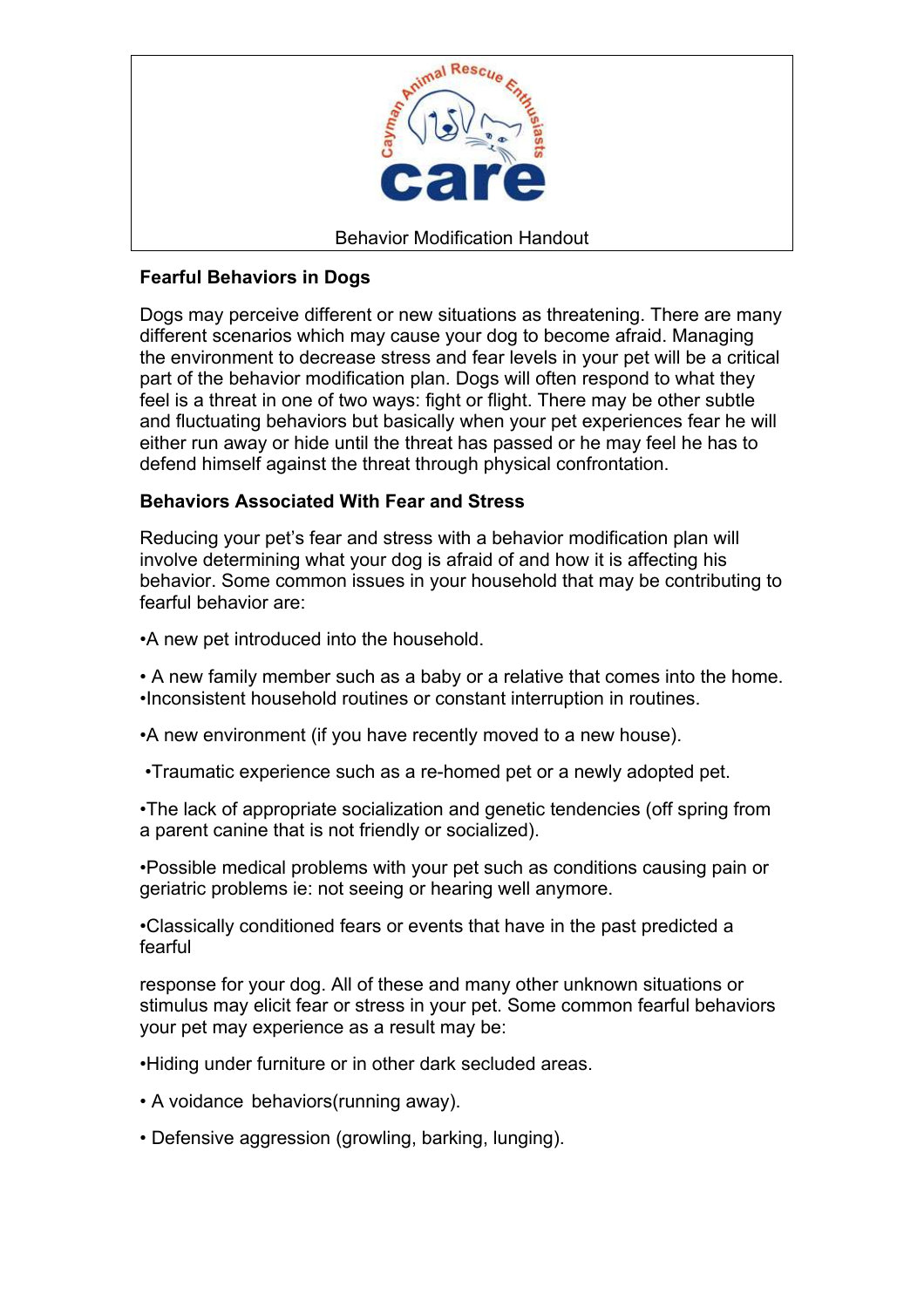• Fearful body postures – submissive (curling up into a ball and making themselves small, ears flattened, head and body held low).

•Not eating or interacting with family members.

•House training problems.

•Vocalization.

•Uncontrolled urination or defecation.

•Drooling and or panting.

## **Reducing Anxiety and Building Confidence**

The goal with the behavior modification plan will be to change the way your pet feels about the things he is most afraid of. Your goal is to have your dog experience a pleasant outcome (food treat, verbal praise, playing with a favorite toy or anything he may see as a reward) whenever he encounters the frightening stimulus. It will be very important to proceed with these exercises at a gradual pace and allow plenty of time for your dog or puppy to become adjusted to this new experience before proceeding. Never force your pet into an interaction with a frightening stimulus and always start from his level of tolerance. If you see a stress or fearful response from your pet then you have gone too far ahead in the training and will need to go back and repeat certain exercises until your pet is more comfortable. For purposes of instruction, we will outline one exercise for your dog that will help him to feel more comfortable with a family member he is afraid of. The type of training you will be using is counter-conditioning and desensitizing and the same process will work with a variety of fear- inducing stimulus. You may however need to seek professional help from a behaviorist if your pet's fearful response is severe or if after a period of training your pet's condition has not improved.

• Determine the threshold of tolerance your pet has for the family member he is afraid of (what amount of movement or spatial distance is required to cause a fear response). Can this person come into the same room? Can this person approach the dog or puppy? Will the pet allow petting or any physical contact from this person?

• Always have the exposure start within the dog's acceptable range.

• Whenever the person enters a room where the dog is you (as a second party) should offer food treats and soothing verbal praise. The person the dog is fearful of should remain neutral, ignore the dog and stay at a distance. This will illicit a positive connection between the action of the person entering the room and the reward received.

• This step should be repeated until the dog is comfortable with the person coming in and moving around the room.

• Playing with a favorite toy can also be used in unison with food treats to create positive reinforcement.

• Gradually the person causing the fear response will become involved in delivering food treats and interacting with the favorite toy. Keeping an acceptable distance from the dog or puppy and allowing the pet to approach